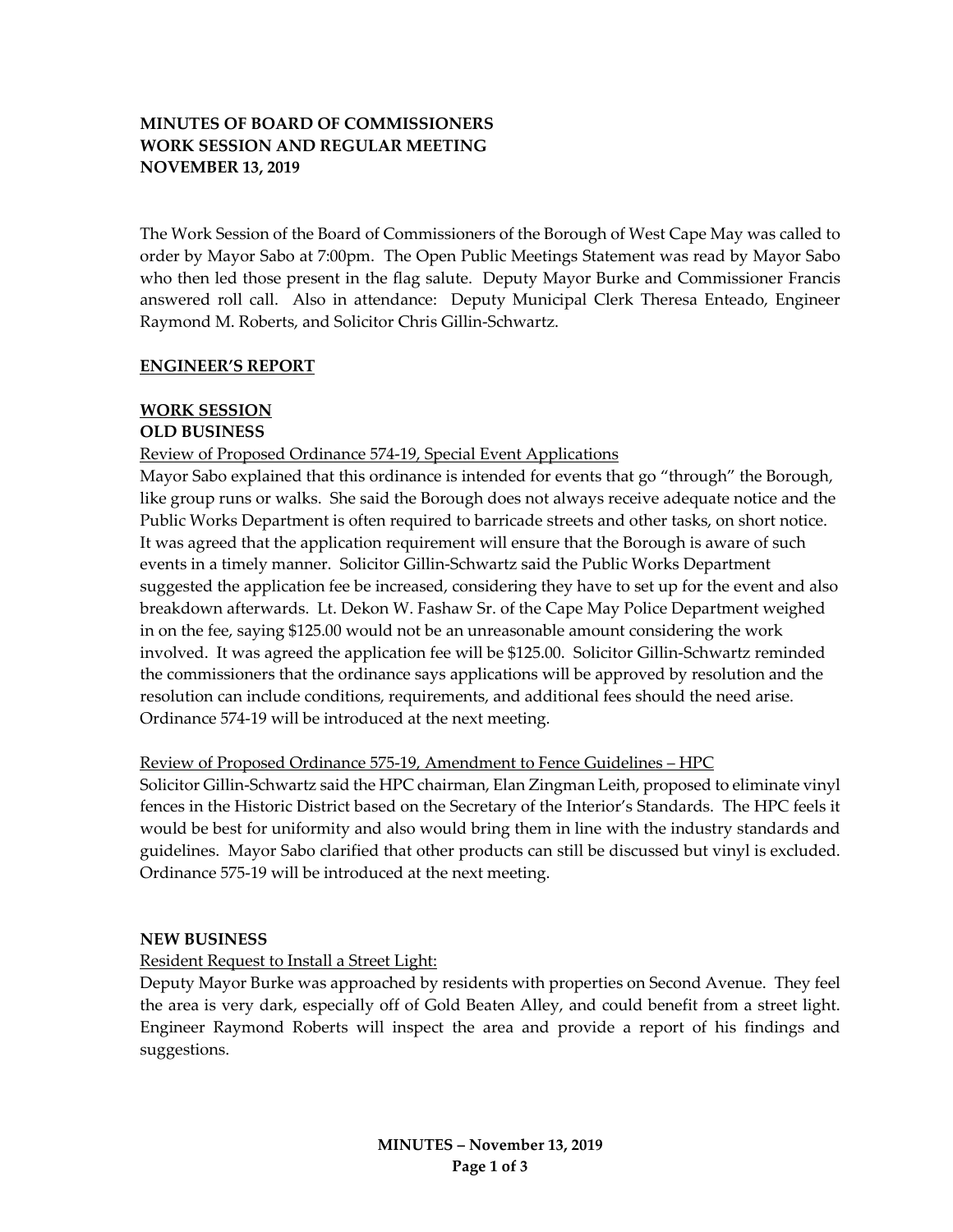# **PUBLIC PORTION**

No public comment.

The Work Session concluded at 7:27pm.

# **REGULAR MEETING**

# **CONSENT AGENDA**

On motion of Commissioner Francis, seconded by Deputy Mayor Burke, the following Consent Agenda was unanimously approved on roll call vote.

Minutes:

October 23, 2019 - Work Session and Regular Meeting

Ordinances for Introduction and Publication: NONE

# Resolutions:

| 161-19 | Authorizing Release of Unexpended Escrow Fees, Cape Island Investments LLC |
|--------|----------------------------------------------------------------------------|
| 162-19 | Authorizing Release of Unexpended Escrow Fees, John McMahon                |
| 163-19 | Bill Payment                                                               |

# **NON-CONSENT AGENDA**

Ordinances for Second Reading and Public Hearing:

572-19 Ordinance Amending Section 4 of the Borough Code Regarding Tents  *Mayor Sabo opened the public hearing. When no one wished to speak, the public hearing was closed and Deputy Mayor Burke made a motion, seconded by Commissioner Francis, to adopt Ordinance 572-19. The motion was carried unanimously on roll call vote.*

# 573-19 Ordinance Amending Chapter 18 of the Borough Code to Add Restrictions to Single-Use Carry-Out Bags

*Mayor Sabo opened the public hearing. When no one wished to speak, the public hearing was closed and Commissioner Francis made a motion, seconded by Deputy Mayor Burke, to adopt Ordinance 573-19. The motion was carried unanimously on roll call vote.*

Resolutions: **NONE** 

# **COMMISSIONER REPORTS**

Commissioner Francis had nothing to report.

Deputy Mayor Burke wanted to acknowledge the successful Veterans Day events that he attended.

Mayor Sabo mentioned that Borough businesses have organized a West Cape May Hospitality Night, to be held on Friday, November 22, 2019 from 7:00 to 9:00 PM. She also reminded

> **MINUTES – November 13, 2019 Page 2 of 3**